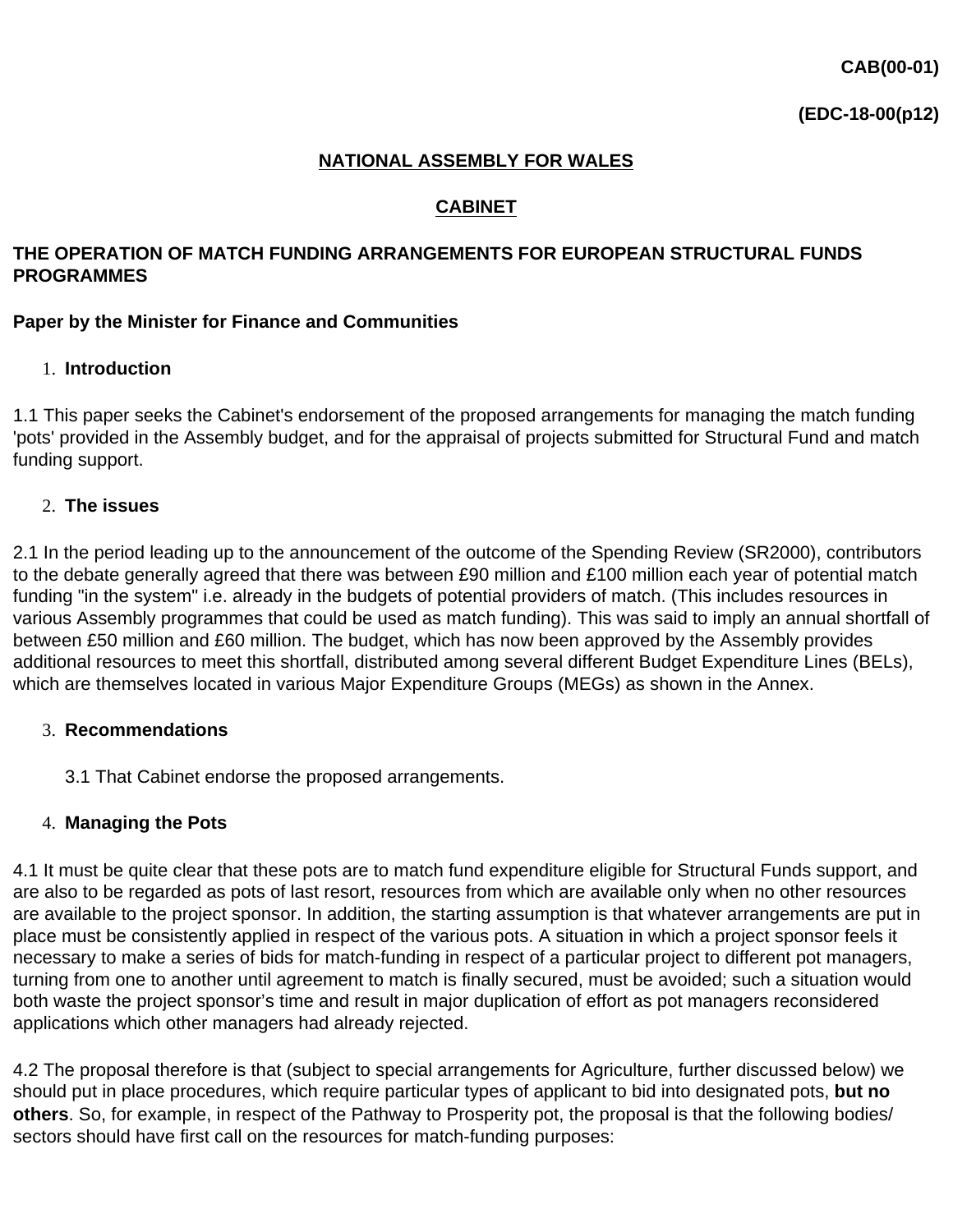- ❍ The private sector
- ❍ The Welsh Development Agency
- ❍ The Wales Tourist Board
- ❍ Business Connect
- ❍ Enterprise Agencies
- ❍ The Assembly

Finance Wales (BEL (b) in the Table in the Annex), local authorities (BEL (d)) and Voluntary Sector organisations (BEL (e)), would have exclusive entitlement to bid for match funding from their designated pots.

4.3 BELs (f) and (g) (Food Processing and Marketing, and Farm Adaptation) relate to match funding for activities funded from EAGGF rather than from ERDF; this applies to Measures 1,2 and 5 of Priority 5*.* It is important that match funding from these BELs should be available for projects put forward by all eligible sponsors, including the WDA (who will be charged with delivering a significant proportion of these Measures), WTB (for agri-tourism projects only), local authorities and the private sector. Match funding would, however be available only for activities which are demonstrably related to the three Measures – which deal with processing and marketing, Farming Connect and investment in agricultural holdings. It is therefore proposed that the arrangements described in this paper should not apply to BELs (f) and (g).

4.4 Two consequences flow from this proposed general approach. First, it means that the various match funding pots are not tied to particular Priorities and Measures in the different Programming Documents, rather they are tied to particular types of applicant for match-funding. To illustrate the point, consider the projects which might be advanced in respect of Priority 1, Measure 1 of the Objective 1 programme. This Measure provides Financial Support for SMEs. Projects have been submitted by Finance Wales, by the Wales Tourist Board, and by various local authorities. The match funding for these bids, if approved for Structural Funds support, would come not from a single pot but from BELs (b), (a) and (d) respectively, depending on the identity of the applicant.

4.5 This leads to the second point. The key figures in the Table in paragraph 2 are not the individual budget (BEL) totals but the overall totals The individual BELs were established during the Budget Planning Round (BPR) and are broad-based estimates of the expected requirements in each of the sectors. They should be regarded as no more than working estimates at this stage; if, for example, it proved to be the case that local authorities were successfully bringing forward more projects requiring match funding than assumed and the WDA fewer than assumed, it might well be necessary to seek approval within the terms of Standing Order 19 for adjustments of resources between BELs (and, perhaps, MEGs). Such adjustments would be reported to Committees. (It should be noted that this is a different issue from another which has been canvassed in the debates, what happens if the speed of spend on the programmes overall is greater than that assumed in the profiles underlying the SR2000 outcome. As has been noted previously, if requests for payments exceeds forecasts, and thus provision for Structural Funds in that year, then the excess up to 20 per cent of the following year's provision may be anticipated. This is set out in paragraph 10.2 of the Statement of Funding Policy .

4.6 The first proposal, therefore, is that, with the exception of the Agriculture pots, the various match-funding pots should in principle be allocated to identified potential applicants or types of applicant rather than to Priorities and Measures in the programming documents, and that in consequence the BEL match funding lines may need to be adjusted in-year to take account of the identity of which types of body are being successful in securing Structural Fund and match-funding support.

## **5. Appraising Projects Submitted for Support**

5.1 Projects will come forward, normally with the approval of the relevant partnerships, to WEFO for consideration for Structural Funds support. In submitting their applications, project sponsors are expected to indicate the sources of match funding, which they will utilise to secure resources to go alongside the Structural Funds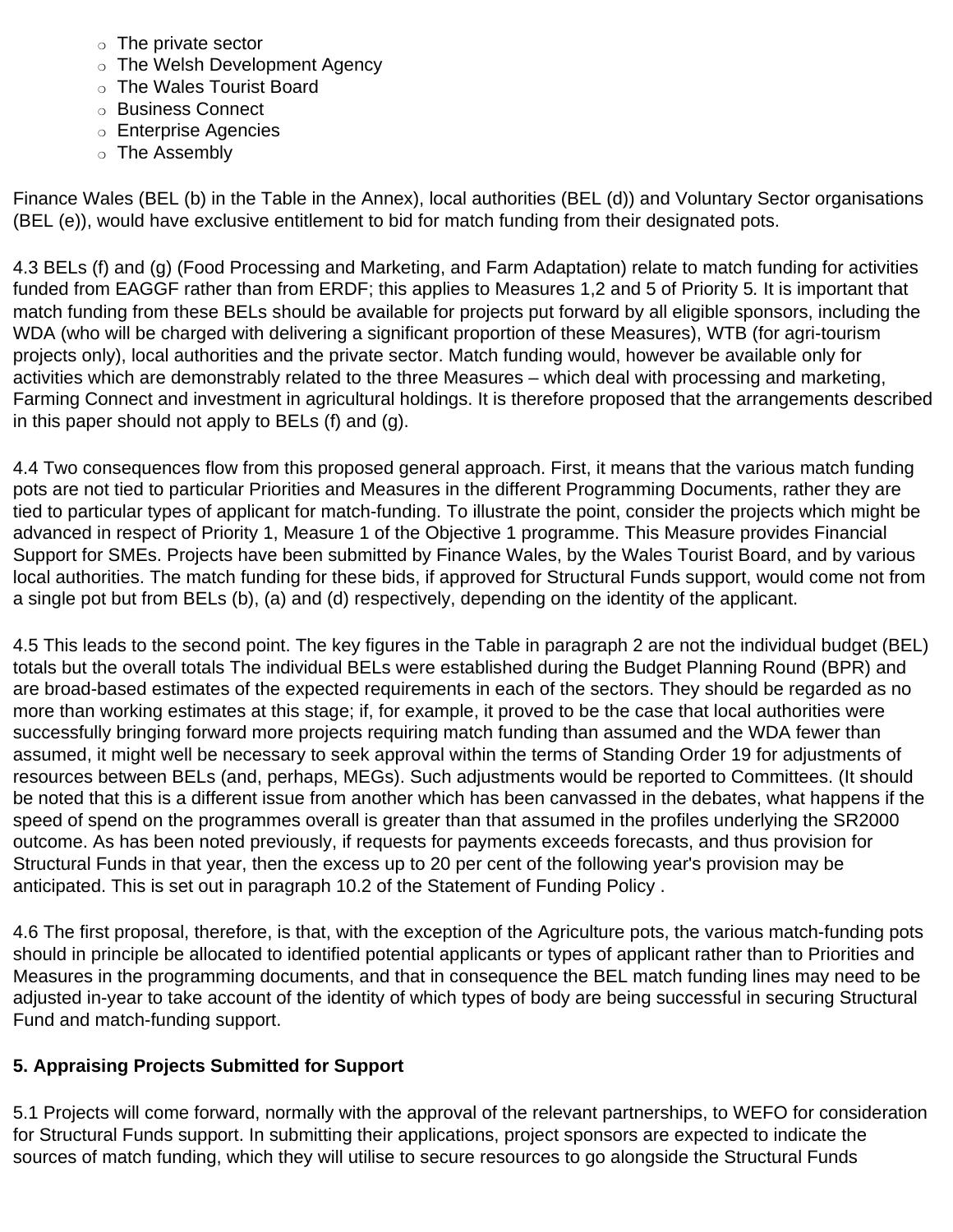provision. Project sponsors can be expected frequently to specify an Assembly match-funding pot as one (and perhaps the only) source of match funding.

5.2 Accounting Officer responsibility for the Structural Funds lies with the Chief Executive of WEFO, whereas the equivalent responsibility for Assembly budget funds, including those from the match-funding pots, lies with the Permanent Secretary. Both need to be assured that the award of support for a particular project is founded on a thorough appraisal, offers best value for money, and satisfies tests of regularity and propriety. For the WEFO Accounting Officer, project approval must also conform to EC regulations and ensure that EC grant conditions are met. For the Permanent Secretary, he must also be assured that resources are allocated in accordance with the Budget as adopted by the Assembly, and managed in accordance with procedures set out in Standing Orders. As against that, there is a need to avoid a situation in which a particular project is appraised by WEFO to give its Chief Executive the necessary assurance and separately appraised by Assembly policy divisions to protect the interests of the Permanent Secretary. Such a procedure would be both administratively wasteful and potentially embarrassing if a project was approved for support from the Structural Funds but not considered appropriate for match-funding support.

5.3 To avoid this scenario, it is envisaged that WEFO, when undertaking its own appraisal of a project, will actively engage the relevant policy Division which is responsible for managing the pot to which match-funding application has been made. That policy Division will be asked to provide advice on the project, and will therefore need to make an assessment of it. It will be for WEFO to make a final decision on the project's suitability for Structural Funds support, having careful regard to that advice, which may include the policy Division's conclusion that the project offers poor value for money, fails to contribute sufficiently to the programme's objectives, or is otherwise of low priority for support. WEFO will pay particular regard to this advice, and will be expected not to depart from it without further discussions with the policy Division, but if the conclusion is that the project should be supported from Structural Funds, that conclusion will also determine in the project sponsor's favour the issue of provision of match-funding support (i.e. no separate decision on the provision of match funding support will be required). The fact that the relevant policy Division has been engaged by WEFO in the appraisal of the project should enable a common view on the merits of a project to be reached. In rare cases where views on the merits of a project differ (short of fundamental concerns over regularity and propriety) the policy division will clearly record the considerations underlying the final decision to proceed, thereby providing the necessary assurance to the Permanent Secretary. If there are fundamental concerns over regularity and propriety match funding would not be approved

5.4 There is a complication here, however, which needs to be addressed. Assume a project of total value of £1m is submitted to WEFO under a Measure which assumes an intervention rate for that Measure over the programme as a whole of 50%; and further assume both that the Structural Fund support sought is 50% (i.e. £500,000) and that support from a match-funding pot of the remaining 50% is also sought. WEFO may conclude, in appraising the project, that it is worthy of support but that the project sponsor should receive £400,000 rather than £500,000 because in WEFO's view only a lower level of support from Structural Funds is required to enable the project to be put in place. (In reaching such a conclusion, WEFO may have had regard to the level of match funding already "in the system", and expect this particular sponsor to be able to make a contribution to the total cost of the project from its own resources).

5.5 There are three options for addressing the additional shortfall created by a WEFO decision to reduce the amount of EC grant: -

- i. Should the match-funding pot compensate for the Structural Fund shortfall (i.e. provide an additional £100,000 over and above that bid for)?
- ii. Should it simply provide the £500,000 bid for, leaving the project sponsor to make up for the Structural Funds shortfall? or
- iii. Should the contribution from the match-funding pot be reduced in direct proportion to the lower level of Structural Funds support being offered?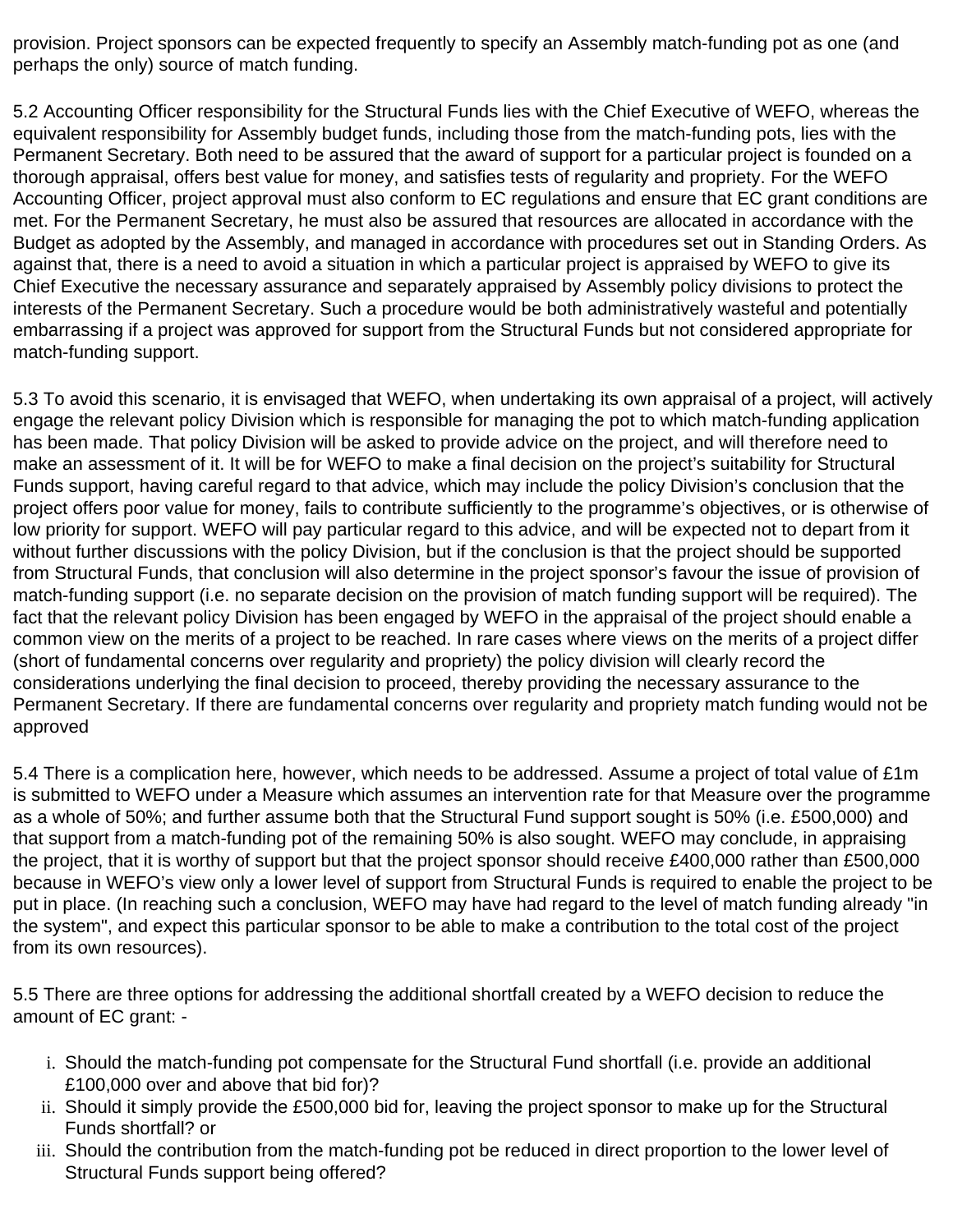5.6 Option (iii), that the contribution from the relevant match-funding pot should be reduced in direct proportion to the lower level of Structural Fund support being offered, is the preferred approach, and would be the normal procedure. However, in certain circumstances there may be a case for option (ii) if the policy division consider that the project merits sufficient priority. Under this scenario, there would need to be evidence for the decision not to reduce the proportion of funding relative to the EC grant. Under no circumstances would the Assembly want to agree to make up the shortfall come what may as option (i) implies; there would be no discipline at all on project sponsors to find their own resources and the match fund pots would become contingency funds simply to make up the difference between EC grant and project cost. Such a scenario would expose the Accounting Officer (Permanent Secretary) to audit criticism.

### **6. Compliance**

6.1 The National Assembly has the power to draw up and submit Structural Funds documents under the Council Regulation 1260/1999. Under the Structural Funds (National Assembly for Wales) Regulations 2000 (SI 2000/906) and the Instrument of Designation made thereunder by DTI for ERDF the National Assembly has the following functions under Regulation 1260/906: -

- participation in the partnership set up under Article  $8$ ;
- $\bullet$  the functions of managing and of paying authority;
- $\bullet$  the functions of an authority for the purposes of Articles 15,30 and 40;
- the functions of a member state under articles 38 and 39.

These are delegated to the Minister for Economic Development. The Assembly Compliance Office has seen this paper and is content with the compliance aspects.

#### **7. Financial Implications**

7.1 The arrangements described in this paper have been drawn up in consultation with Financial Planning and Financial Accountability Divisions.

> **Edwina Hart December 2000**